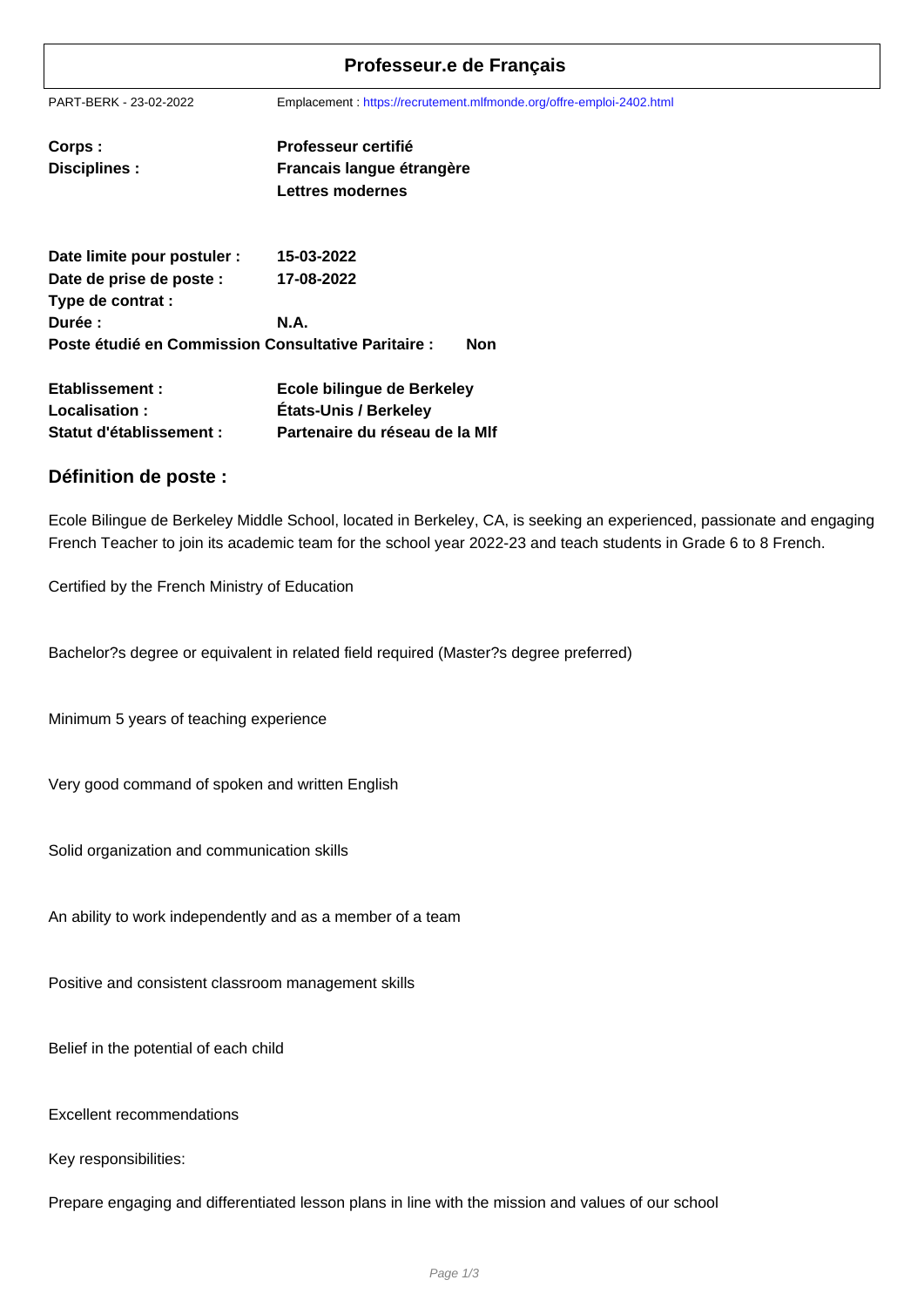## **Professeur.e de Français**

PART-BERK - 23-02-2022 Emplacement : https://recrutement.mlfmonde.org/offre-emploi-2402.html

Regularly assess the students' progress.

Collaborate effectively with students, teachers, and parents

Model flexibility in implementing best learning practices

Support the well-being of all students

Build skills and provide opportunities that help recognize, respect and embrace the diversity of all kinds, and contribute to a culture of inclusion

Participate in the greater life of the division and school and contribute to school life

Establish and maintain a safe and orderly classroom environment with clear expectations

Generate a classroom culture that is engaging, student-focused and effectively managed

Be a positive collaborator and a strong team player.

Serve as an advisor

Take on other duties as needed

Compensation & Benefits:

Salary is commensurate with level of education and experience. The appointment is a full-time, exempt position with comprehensive health and dental plans, a 403B plan, and generous paid time off. Application Process and Required Documents: Interested candidates must provide the following documentation by April 15th, 2020.

A resume

A cover letter

A completed and signed EB employment application form with a minimum of three references (name, address, phone number and email address)